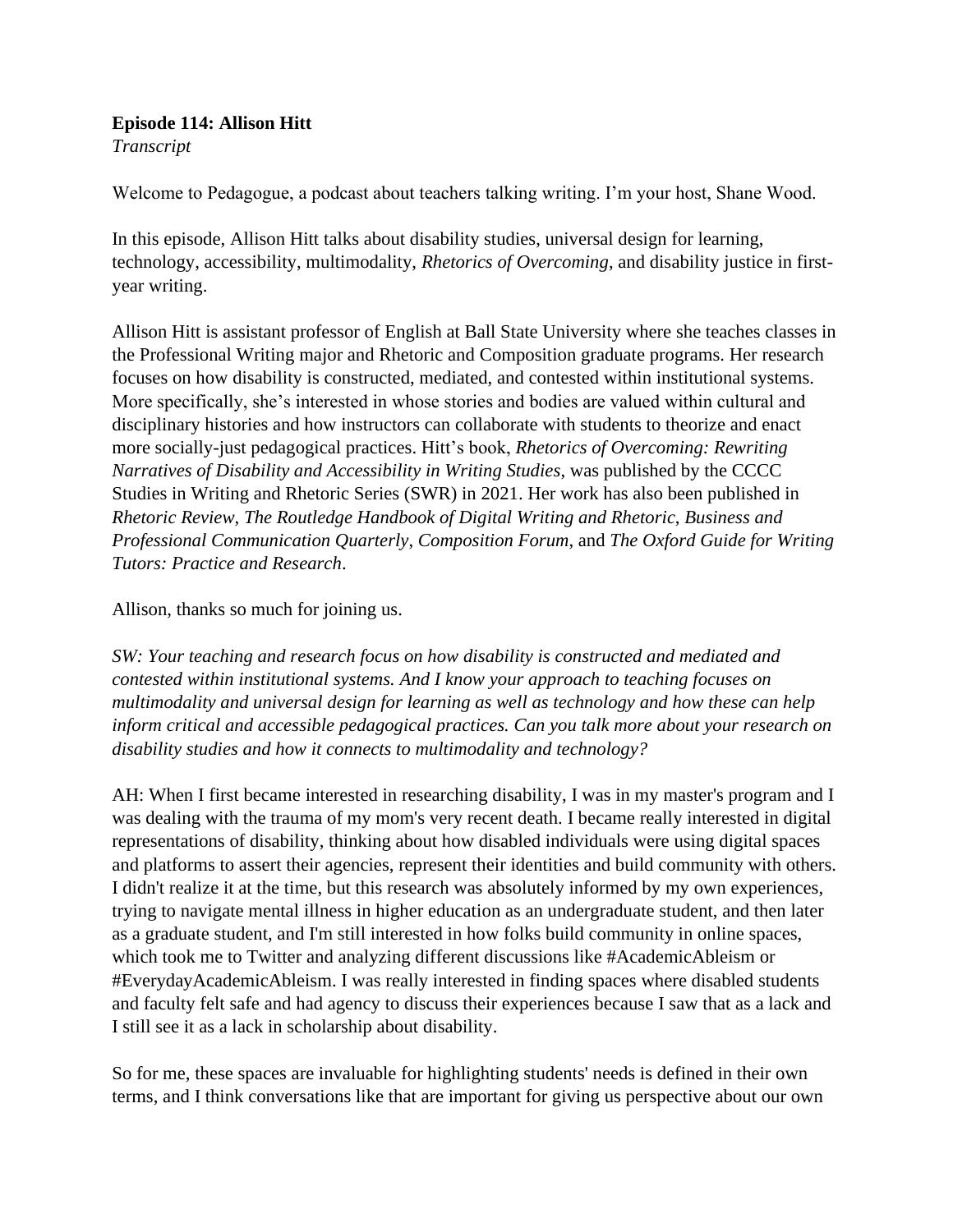local contexts and institutions because obviously I talk to my own students about their access needs and I encourage other folks to do that too, but there's a huge difference between my classroom, where I exist as an authority figure asking students about inaccessibility and then this digital environment where folks have more space and agency to share what they want to share on their own terms. I've found that sharing conversations like this, that I've kind of looked at in my research can be really useful for talking with other folks about accessibility because honestly, what I see a lot is that folks are really well intentioned yet still reinforcing ableist norms and practices. So it can be a lot easier to point someone to examples of inaccessibility in a hashtag conversation that aren't personal to them to alleviate some of that defensive nature.

I wrote this piece for *The Routledge Handbook of Digital Writing and Rhetoric* about how adopting a multimodal approach to writing can make space for students to embody madness and engage with non-normative expressions of rhetoricity, and I think that chapters says a lot about both my kind of scholarly and pedagogical values and interests because accessibility is a collaborative effort. I believe it has to be an interdisciplinary one. I draw on theories from mad studies, digital rhetoric and multimodal composition, and weaving together narratives from scholars, my students and myself, and I'm incorporating theoretical ideas and visual images of student work to support that discussion.

Actually, it was kind of interesting when I was thinking about this question, I was like, "Do I still do work about technology?" I'm interested in the ways that instructors and students can use technologies in pedagogical spaces like classrooms and writing centers to affirm disabled embodiment in ways of knowing, but I also very much believe that multimodal doesn't need to be digital.

## *SW: Allison, do you mind talking more about your approach to teaching, specifically how you embrace universal design for learning and use multimodal pedagogies and assignments?*

AH: I think about this in terms of access points. How can I create spaces where folks have as many kind of points of access as they need? So for, for me, in many ways, a multimodal pedagogy supports accessible practices through its attention to multiplicity in various modes in media and in its focus on flexibility in processes and in products. And I like to think about multimodality and universal design for learning together because they have such great intersecting values. Universal design for learning is adapted from obviously universal design, which is the idea that all spaces must be physically accessible to all people, but it's focusing on curricular accessibility. And specifically, the kind of three principles, multiple means of representation, action and expression, and engagement are working toward creating equitable and flexible pedagogies for all learners. Making concrete connections between UDL and multimodality can help instructors identify inaccessible multimodal practices while offering a framework for accessible multimodal pedagogies that move beyond just kind of accommodating difference.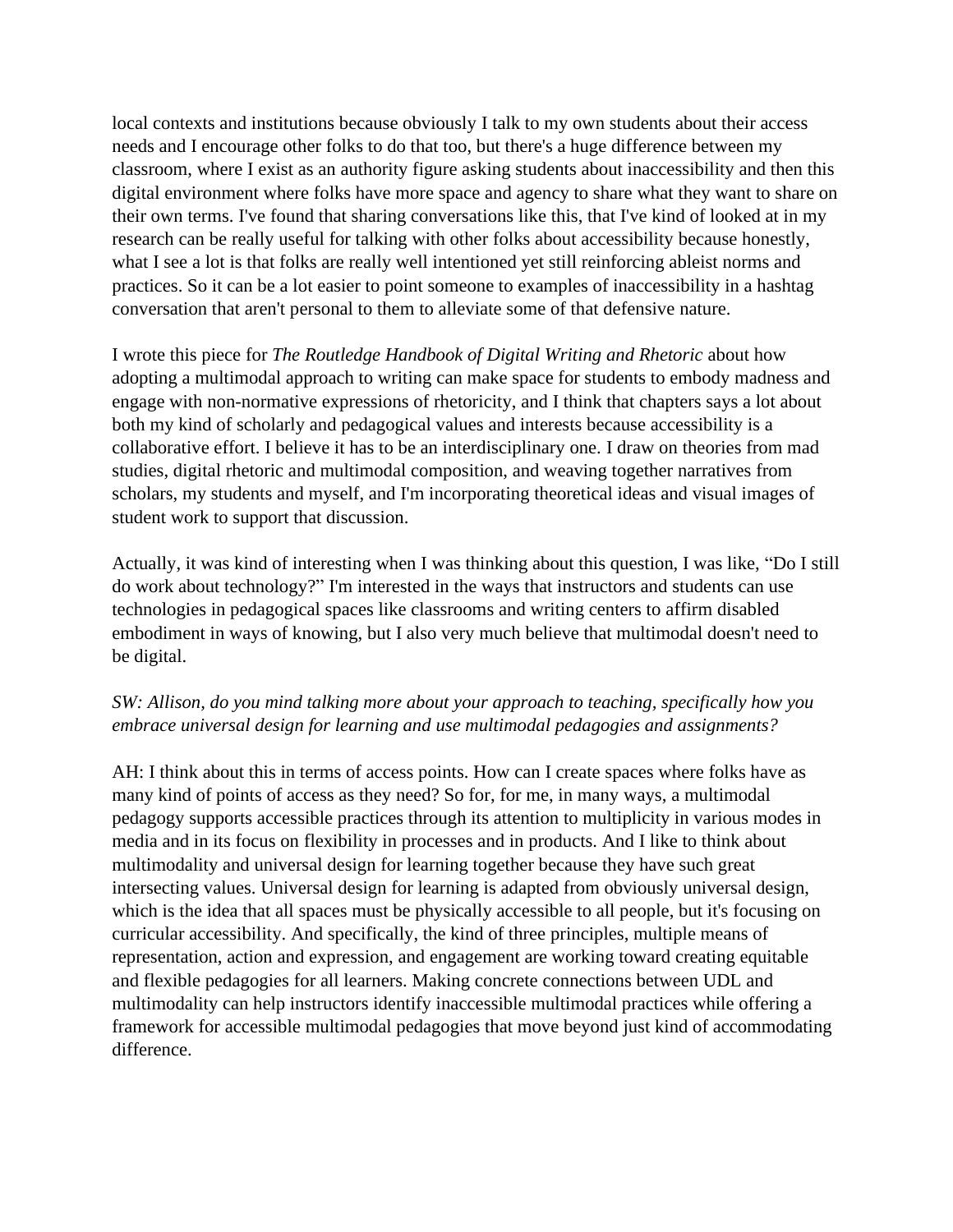So in my classes, I use these two frameworks for thinking about learning practices, teaching practices and composing practices. So kind of thinking through the three principles, the first principle, multiple means of engagement connects to students' different approaches to learning and processing information, instructor's concerns about social media and technology in the classroom. But I think with, especially our current pandemic factors at play like burnout at an alltime high, engagement and thinking about engagement is super important.

The one that I love to talk about, and I talk about it any chance that I can, is collaborative note taking. I do it in my first-year classes. I do it in my grad classes. I just do it through Google Docs because I'm kind of a Google person and I realize that Google's an evil corporation, but it's pretty easy to use. We have a Google Doc and I've got a note at the top that says we all take in information differently. Even just depending on how your day is going, you might sit down in class and have a completely different interpretation of what happened. It becomes this space where I encourage folks to take notes as folks are talking or to reflect on the discussion afterwards. It becomes this kind of unruly almost, but great gigantic document by the end of the semester that just kind of has a reference for all of our conversations. And it just becomes like this great way for folks to engage with the content in ways that they might not be comfortable doing so just verbally talking in class. I always say that it's so surprising that I became a teacher because I never spoke in any of my undergrad classes. So for me, even just thinking about something like note taking can be a really interesting way to get students to think about engaging in multiple ways.

I think especially the second principle of multiple means of our representation just has so many kind of aligned values with multimodal composition. So if we're thinking about teaching and how we share information with students, even if you're not actively taking a multimodal approach, you're probably already engaging in some of that multimodal work, especially with the shift in COVID and folks having to post their resources online if they hadn't been doing that before. But I think what becomes really important there is really acknowledging that the information needs to be more than just accessible, so it's important that we have a kind of redundancy of information across multiple channels or multiple modes. But the ultimate goal isn't just to make the information accessible. The ultimate goal is to teach students how to transform accessible information into knowledge. And that's where I think universal design really becomes an interesting lens for thinking about that. So making sure that you're providing time to supply background knowledge and demonstrate or model new modes is really important for ensuring that all students have equal opportunities to create knowledge with the information that we share.

And that's something that we see in universal design conversations, but it's definitely something that you see in multimodal conversations too. You can't just say like, "All right, y'all. Create an infographic," and then that's it. We really have to model these forms and these different modes in order to give students an understanding of, "How can I actually use this information?" I think the second principle is also really important for me in thinking about multimodality is not just simply shifting from one mode to the other. And then I guess the final piece of that, thinking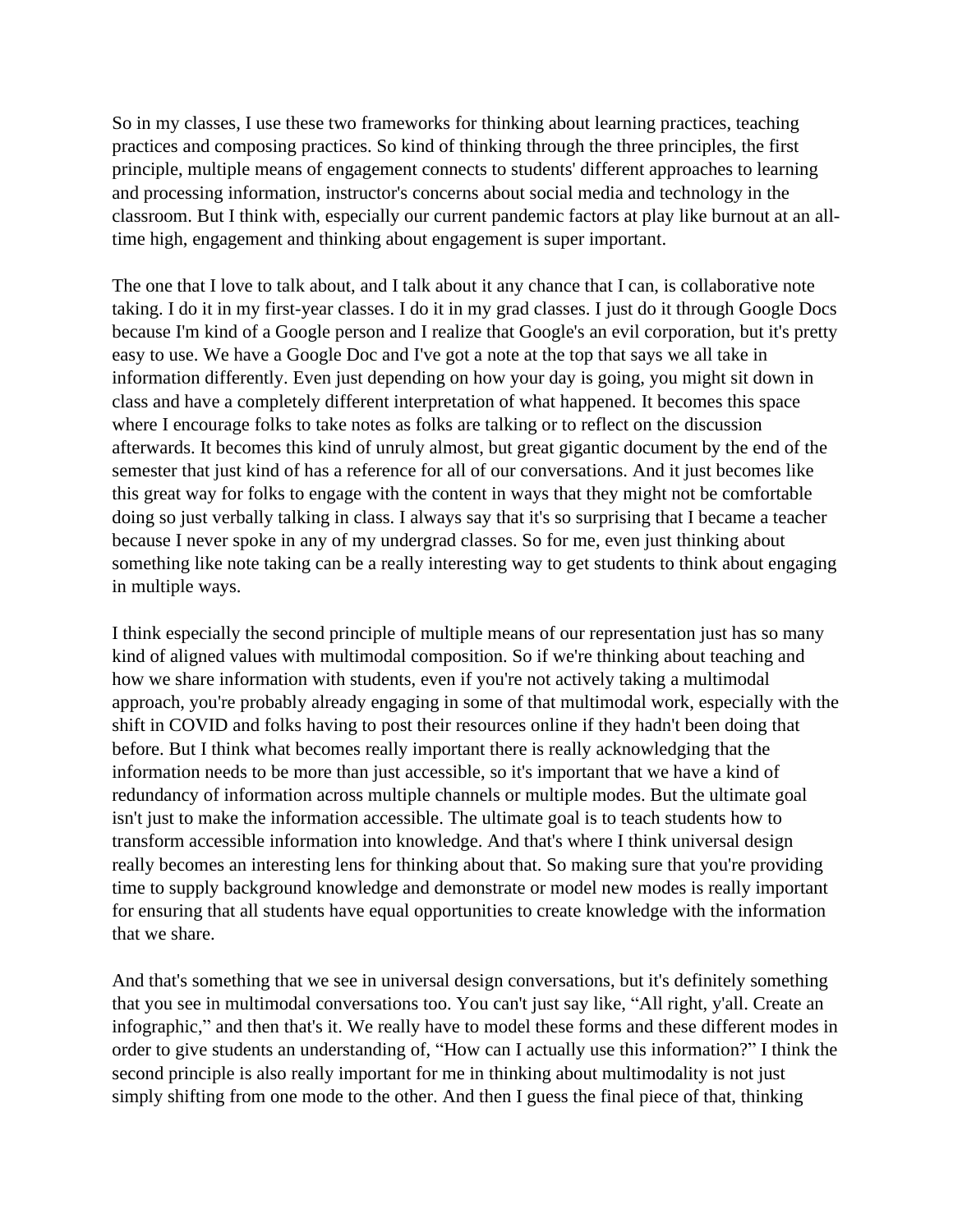about multiple means of action and expression more so maybe even than the other principles I feel like is what most folks think of when they think of multimodal composition, like the actual texts that students are creating.

That specific principle and emphasizing action and expression, I think, especially in my class, what I try to emphasize there is what we were just kind of talking about with there's more room to kind of talk about how multimodal pedagogies don't just necessitate digital means. I'm trying to adopt multimodality and UDL to push beyond an accommodations approach to teaching. And by that, I mean an accommodations approach to accessibility forces individual students to take responsibility for getting help, which emphasizes individual deficit, whereas a multimodal universally designed approach to accessibility offers some student-centered responsibility as a way for all students to engage with practices that are most suitable for them and actually acknowledging the rhetorical abilities of each student. It also emphasizes the ethical imperative of accessibility.

*SW: Your book, Rhetorics of Overcoming: Rewriting Narratives of Disability and Accessibility in Writing Studies, addresses the inaccessibility of writing classes and writing center practices for disabled and non-disabled student writers. I was hoping to give you some space to talk more about this book, how it resists ableist assumptions and practices and composition and the teaching of writing, and how teachers and students might go about rewriting rhetorics of overcoming.*

AH: Yeah, this book has been a long time in the making. I came to this issue of overcoming in very personal ways. For many years, I just kind of absorbed strangers and even family members discourses about my brother overcoming his autism if only he just didn't watch as much TV or immersed himself into a chamber of oxygen, which truly was one of the actual suggestions someone posed. And years of how I could overcome my depression, if only I exercised more or I did more yoga. My entire college experience was through the lens of my mom's struggle with ovarian cancer. I watched for four years as people told her to just channel good energy and adopt a positive attitude. And it was just so incredibly damaging both for her and for all of us, this idea that you're just not trying enough.

When I came to disability studies and was more formally introduced the trope of the overcoming narrative, that just really resonated with me. I became interested in thinking about the ways this overcoming narrative manifests in writing study, scholarship and practices, especially when I was working in writing centers throughout graduate school. I was really overwhelmed by the scholarly and just kind of everyday narratives about disabled student writers. So the focus of rhetorics of overcoming is twofold. First, I'm trying to identify and analyze rhetorics of overcoming within the field of writing studies. And then second, I'm trying to develop some strategies for, like you said, overcoming ableist pedagogical expectations that are informed by theories of multimodality and disability studies and very importantly, for me, the embodied needs of students.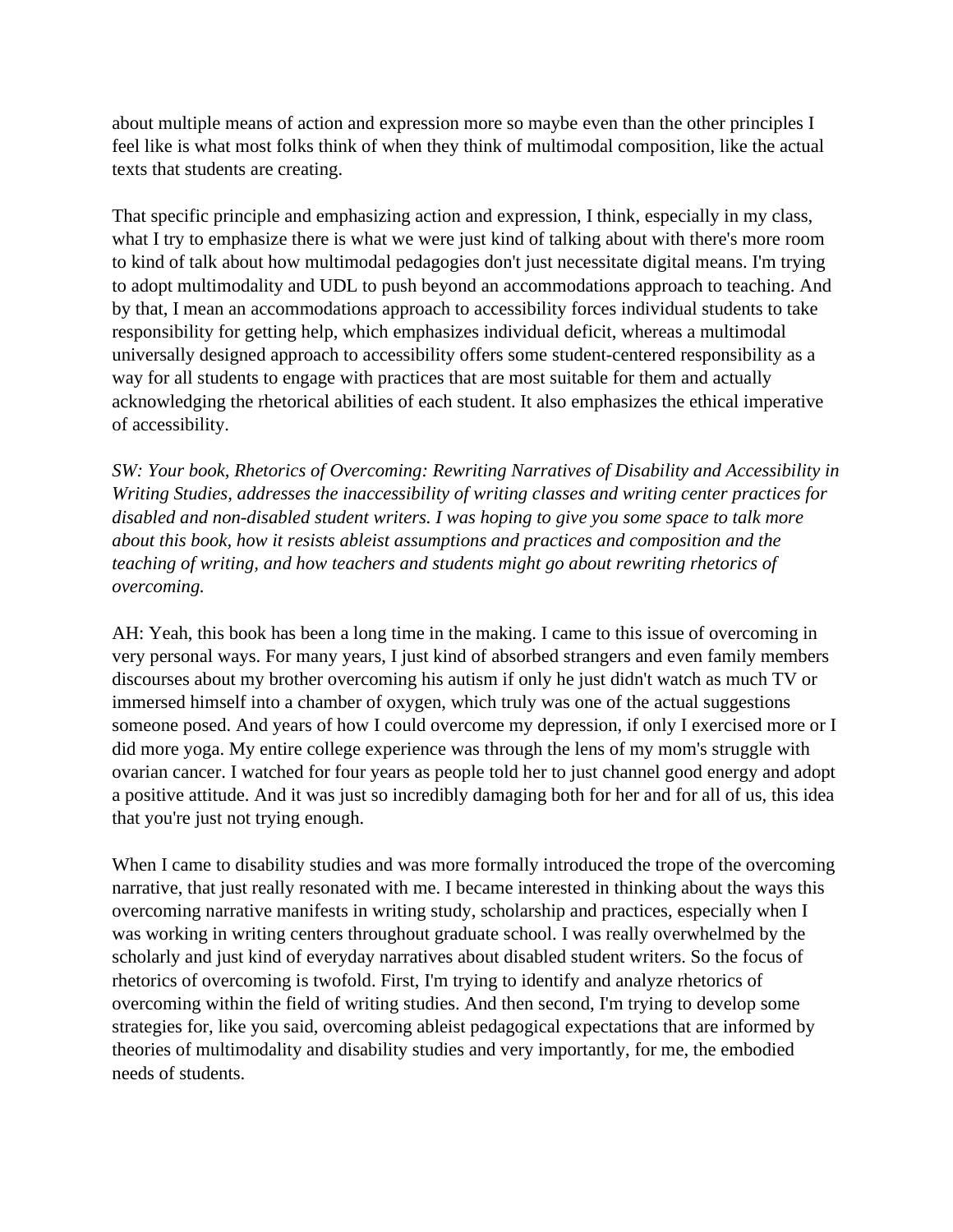So in this book, I'm exploring how rhetorics of overcoming manifest in writing study scholarship and practices. That term, "rhetorics of overcoming," I think about that as the idea that disabled students must overcome their disabilities in order to be successful in some way. So I argue that rewriting rhetorics of overcoming as narratives of coming over is one way to kind of move past these ableist pedagogical standards. Kind of, it's a play on words, but more importantly, whereas rhetorics of overcoming rely on medical model processes of diagnosis, disclosure, cure for individual students, coming over involves valuing disability in difference and really challenging systemic issues of physical and pedagogical in accessibility. I call for developing understandings of disability and difference that move beyond accommodation models in which students are diagnosed and remediated, instead working collaboratively with instructors, administrators, consultants, students themselves, everyone who is involved to craft multimodal writing pedagogies that truly meet students access needs.

Higher education is rife with ableism and overcoming narratives and this phenomenon isn't unique to writing studies. And in fact, I try to argue that writing studies, despite being a relatively new discipline, has established itself as a space to question and analyze and rewrite narratives about what academic writing should be and who has access to certain spaces and pedagogical practices. From my perspective with its attention to social justice, identity, and different forms of knowing and composing, writing studies may not be uniquely ableist, but it is a unique space for counteracting these ableist narratives and resisting rhetorics of overcoming. So while more writing teachers and scholars have really recognized that disability and difference can't be ignored, the task of responding to disability and building accessible infrastructures is just so much far more complex than advocating for any single practice or pedagogy for all students.

So ultimately, I'm arguing that accessible pedagogies require collective action and a radical shift in how we understand disability and disabled student writers. For me, this process really begins with a lot of critical self-reflection, both personally and programmatically. It requires asking questions about how and why we privilege the knowledges, the modes of communication, rhetorical expressions and embodiments that we do. And to truly build accessible anti ableist futures. We have to ensure that disability and embodiment are central to conversations about programmatic and curricular design, teacher and tutor, training assessment, and diversity. And I try to share some strategies, both on best practices, based on things I've heard from students, based on my own experiences for folks who are interested. You can access a PDF of the first chapter of, *Rhetorics of Overcoming*, through the Studies in Writing and Rhetoric (SWR) series website, which I appreciate.

*SW: My last question is on disability justice as an ethical responsibility. You mentioned ethics earlier in our conversation. So this moves beyond "accommodations." Can you talk more about what disability justice is, what it does, and what this might look like in the first-year writing classroom?*

AH: This is tricky for a few reasons, partially because folks who do disability justice work are really wary of academics adopting the approach uncritically, taking some pieces and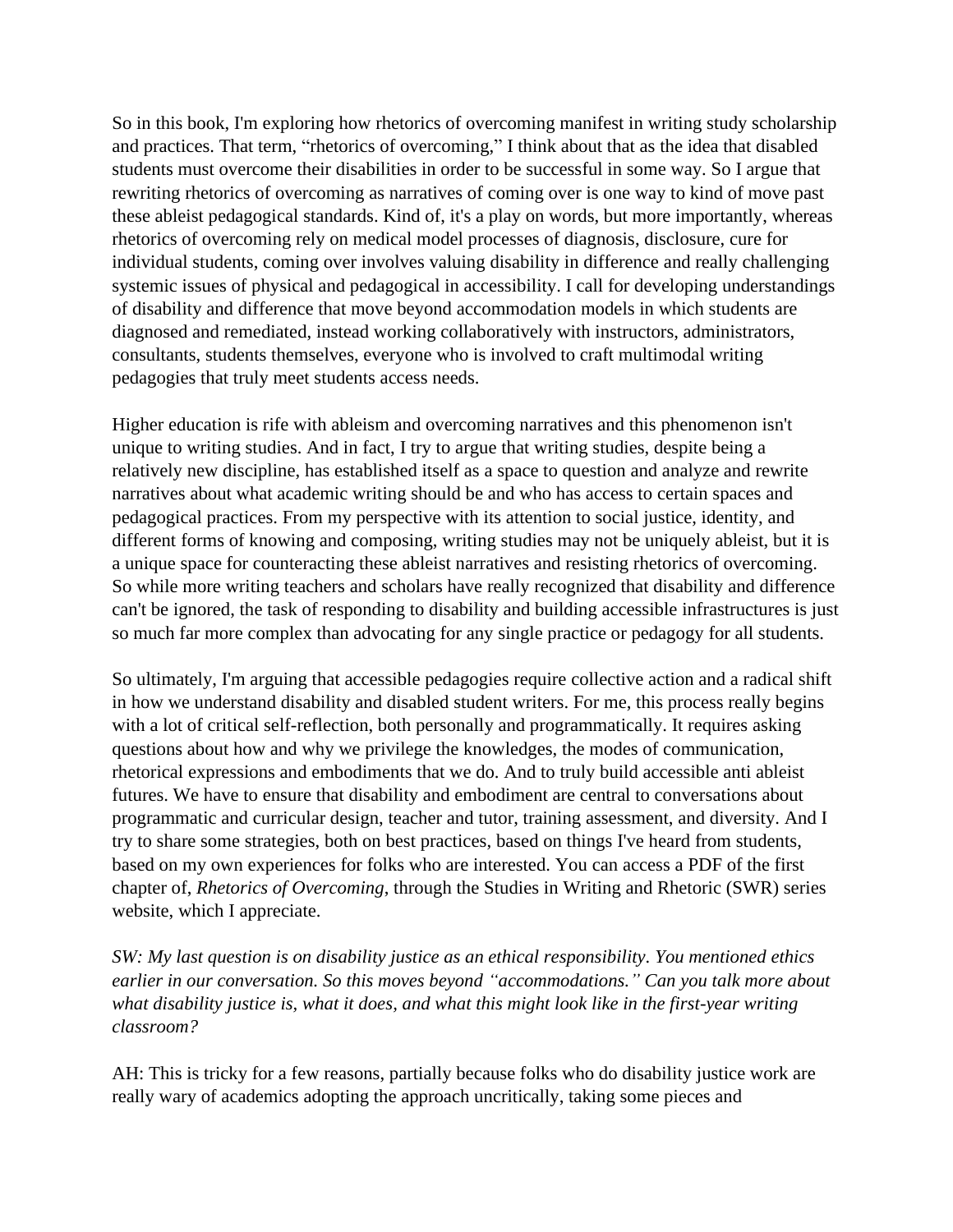disregarding others, and then reentering dominant bodies and perspectives and knowledges, which I think can always be something that we have to attend to when we're looking at activist frameworks and trying to put them into these kind of academic contexts. But disability justice really comes from disabled activists of color. Generally, it's a framework for understanding how ableism is linked to other systems of oppression, white supremacy, colonialism, and for engaging in intersectional movement building and self-advocacy efforts.

So when I think of disability justice, I really look to the work of the folks at Sins Invalid and their 10 principles of disability justice. Sins Invalid is a disability justice performance project that centers people of color, queers, non-binary and trans folks with disabilities. I was actually very fortunate to come across their work in maybe 2011 or 2012 when Leroy Moore came to the Syracuse University Campus as part of Krip-Hop nation, which is a cool group of disabled artists. And after that, I was, I was pretty much hooked on everything that the organization put out.

So they map, a fair number of folks have mapped kind of disability justice, but Sins Invalid identified these 10 principles, which include things like intersectionality, leadership of those most impacted, cross movement, solidarity, sustainability, collective access and liberation. And I think there are a number of these that could easily kind of apply to kind of pedagogy in general. But kind of thinking about writing studies specifically, I'm really drawn to, especially the principles of intersectionality, sustainability, and then collective access and liberation. So maybe to put this into some more recognizable terms, universities are highly invested in DEI efforts right now: diversity, equity, inclusion.

An equity or accommodations-based approach to accessibility recognizes that the issue isn't within the student, but within the physical and social environments. But this approach still operates at the individual level. As faculty, we are only required to attend to accessibility issues if an individual student presents an accommodations notice. The accessibility is taking place at that micro level wherein faculty and staff are adapting specific practices for specific students. Or at the administrative level human resources is making individual accommodations for specific faculty and staff. Accommodations are important of course, but a reliance on accommodation in higher education as the sole means of providing accessibility ignores more critical discussions and understandings of disability and this accessibility. I truly believe we can imagine something more radical than accommodation: A version of accessibility that's rooted in students, material experiences, that's collaborative and reflective, accessibility driven by social justice and student agency, rather than accessibility driven by obligation.

And in her work on transformative justice, educator and organizer, Mia Mingus, talks about how you not only have to attend to the harm and the immediate needs of folks that this harm has created, but you also have to make sure that the harm doesn't happen again, and that you're working to transform the conditions that created it in the first place. So I say that because ensuring accessibility is important, but just as important as transforming those systems, and I think that's really what your question is about. How do we transform these systems that create an